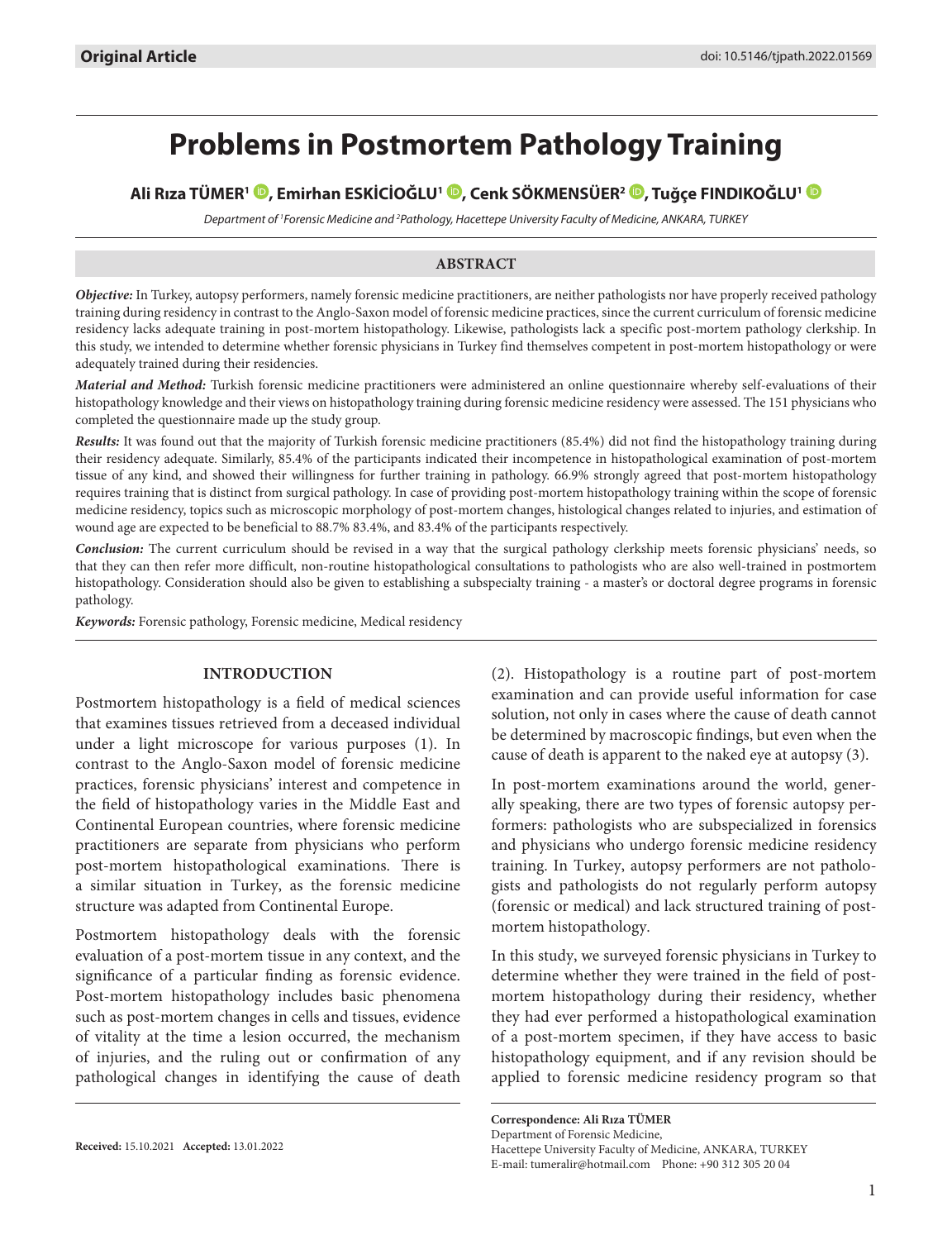a collaborative and goal-oriented training strategy with pathologists is established.

# **MATERIALS and METHODS**

As the study population, it was intended to include all physicians actively practicing forensic medicine in Turkey. The number is known to be around 800 according to the data provided by the Association of Forensic Medicine Specialists (ATUD). Invitations to participate were made by sending out the online questionnaire via a platform accessible to all Turkish forensic medicine practitioners. Online notifiers were issued at two-week intervals for 4 times and the invites must have reached 427 forensic medicine practitioners considering that the platform has that quantity of members. Eventually a total of 151 physicians (response rate: 151/427, 35.4%) who completed the questionnaire made up the study group.

The online survey method was chosen as the method of data collection. In terms of structure, the questionnaire consists of four sets of questions. The first set aims to determine the academic titles of the participants, the institutions they work in, and their access to a light microscope. The second set of questions concerns the study group's self-evaluation of their histopathological competency. Their views on the formation of histopathology as well as the topics expected to be beneficial in histopathology training during forensic medicine residency training were asked with the third set of questions, and finally, the fourth set determined their preference of forensic histopathological practice.

This study was reviewed and approved by the Non-Interventional Clinical Research Ethics Committee of Hacettepe University (issue date 02/03/2021, number 2021/05-31).

## **RESULTS**

Table I presents the academic titles of the participants and the institutions where they completed their residency. Among all participants, residents composed more than half (55.0%, n=83) while the rest were attending physicians (27.8%, n=42) and professors (17.2%, n=26). In Turkey, forensic medicine residency is available in three structurally different institutions: training and research hospitals, the Council of Forensic Medicine (under the Ministry of Justice), and universities. Most of the participants (80.8%, n=122) were currently residents or had completed their residency at a university.

When asked about the availability of a light microscope, 92 physicians (60.9%) stated that they do not have a light microscope available at work while 42 (27.8%) stated

that they can use a light microscope at will. The use of microscope was stated to be subject to some permissions for 17 (11.3%) of 151 participants.

The participants' self-evaluations of the histopathology training during their residency are presented in Table II. The survey revealed the majority (85.4%, n=129) do not find histopathology training during their residency to be adequate. Similarly, 85.4% (n=129) of participants indicate their incompetence in histopathological examination of post-mortem tissue of any kind, with only a small portion (2.0%, n=3) claiming competence in post-mortem histopathological examination.

Using a five-point Likert-type scaling, the views of participants on the formation of histopathology training were determined and the data are shown in Table III. 66.9% (n=101) strongly agree to the proposal that postmortem histopathology requires a distinct training from conventional pathology, while 1.3% (n=2) strongly disagree and 3.3% (n=5) are indecisive. Among 151 participants, 94 (62.3%) strongly and 42 (27.8%) moderately agree that additional post-mortem histopathology training should be available throughout forensic medicine residency. 61 subjects (40.4%) strongly and 56 (37.1%) moderately agree that performing a certain number of histopathologic examinations should be obligatory in order to complete forensic medicine residency, while 12 (7.9%) slightly and 12 (7.9%) totally disagree. Among physicians enrolled in this study, 63 of 151 (41.7%) strongly disapprove the statement that there are adequate research and studies in the field of post-mortem histopathology. While 49 subjects (32.5%) remained undecided, 8 (5.3%) slightly approved. It was revealed that no participant strongly agreed with that statement.

In case of providing post-mortem histopathology training within the scope of forensic medicine residency, topics such as microscopic morphology of post-mortem changes, histological changes related to injuries, estimation of wound age, vitality markers of wound, and tissue handling (sampling, transportation and preservation) during autopsy are expected to be beneficial to 88.7% (n=134), 83.4% (n=126), 83.4% (n=126), 81.5% (n=123), and 79.5% (n=120) of the participants respectively (Table IV).

At the end of the questionnaire, two distinct practices of whether post-mortem histopathological examination should be carried out by the medical examiner (who is not essentially a pathologist) who performs the autopsy or by a different pathology specialist were presented. Roughly half (50.3%, n=77) of the participants indicated professionals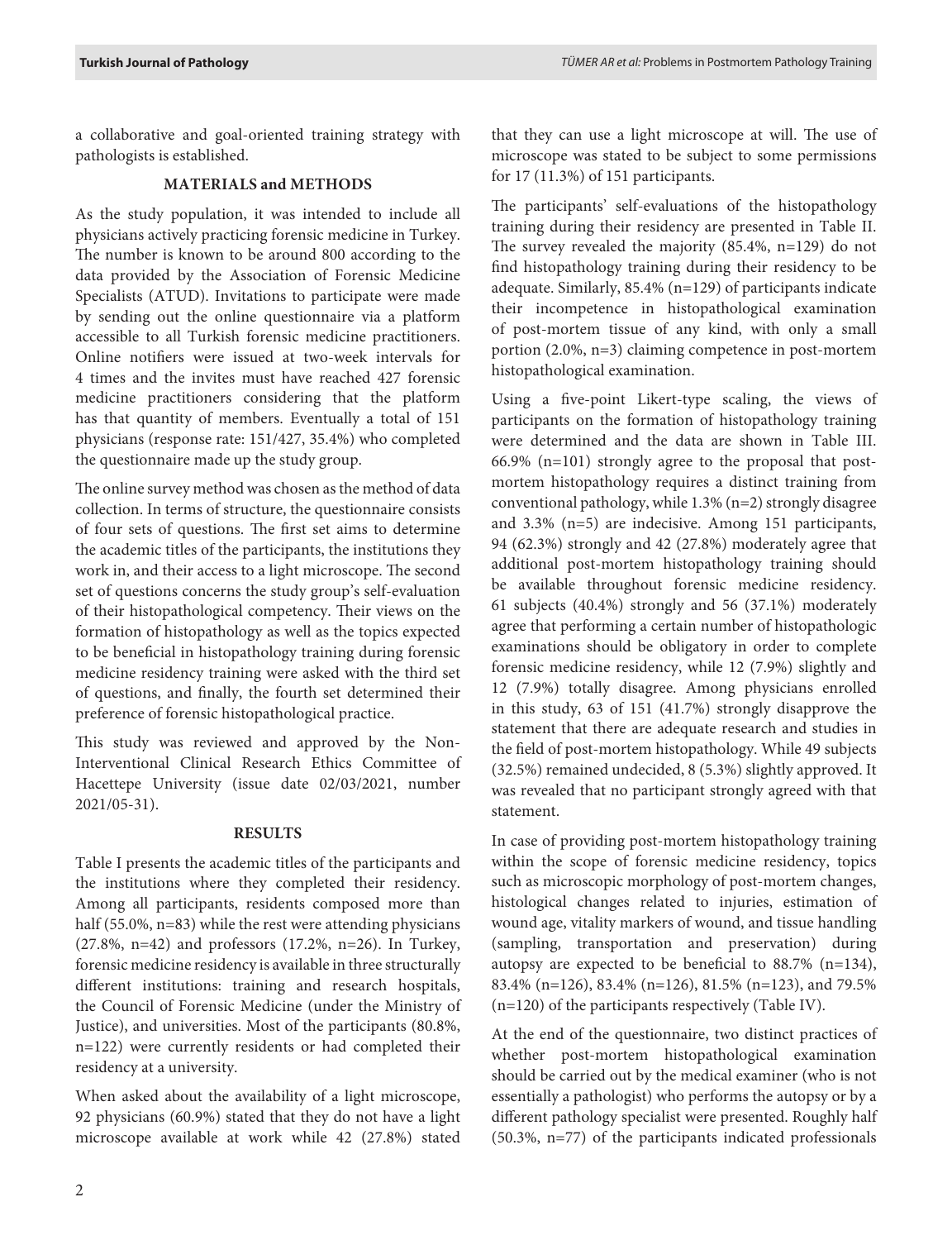|                                    | Institution where their residency took place |                                                                  |                                                               |              |  |
|------------------------------------|----------------------------------------------|------------------------------------------------------------------|---------------------------------------------------------------|--------------|--|
|                                    | <b>Faculty of Medicine</b><br>(Universities) | The Council of Forensic<br><b>Medicine (Ministry of Justice)</b> | <b>Training and Research</b><br>Hospital (Ministry of Health) | <b>Total</b> |  |
| <b>Academic Title</b>              | $n(\%)$                                      | $n(\%)$                                                          | $n(\%)$                                                       | $n$ (%)      |  |
| Resident/Research<br>Assistant     | 71 (85.5%)                                   | $2(2.4\%)$                                                       | $10(12.0\%)$                                                  | 83 (55.0%)   |  |
| Attending Physician/<br>Specialist | 34 (81.0%)                                   | 8 (19.0%)                                                        | $0(0.0\%)$                                                    | 42 (27.8%)   |  |
| Professor                          | 17 (65.4%)                                   | $9(34.6\%)$                                                      | $0(0.0\%)$                                                    | 26 (17.2%)   |  |
| <b>Total</b>                       | 122 (80.8%)                                  | 19 (12.6%)                                                       | $10(6.6\%)$                                                   | 151 (100.0%) |  |

**Table I:** Participants' academic titles and institutions where their residency took place.

**Table II:** The participants' self-evaluations of their histopathology training.

|                                | Do you find the histopathology<br>training during your residency<br>adequate? |              | Do you consider yourself competent<br>in examining any postmortem tissue<br>under the light microscope? | <b>Total</b>  |            |               |
|--------------------------------|-------------------------------------------------------------------------------|--------------|---------------------------------------------------------------------------------------------------------|---------------|------------|---------------|
|                                | No.                                                                           | <b>Yes</b>   | No                                                                                                      | Slightly, yes | <b>Yes</b> |               |
| <b>Academic Title</b>          | n(%)                                                                          | $n$ (%)      | n(%)                                                                                                    | $n(\%)$       | $n(\%)$    | $n$ (%)       |
| Resident/Research Assistant    | 73 (88.0%)                                                                    | $10(12.0\%)$ | 74 (89.2 %)                                                                                             | $8(9.6\%)$    | $1(1.2\%)$ | 83 (100.0%)   |
| Attending Physician/Specialist | 22 (84.6%)                                                                    | $4(15.4\%)$  | 19 (73.1%)                                                                                              | $6(23.1\%)$   | $1(3.8\%)$ | 26 (100.0%)   |
| Professor                      | 34 (81.0%)                                                                    | 8 (19.0%)    | 36 (85.7%)                                                                                              | $5(11.9\%)$   | $1(2.4\%)$ | $42(100.0\%)$ |
| <b>Total</b>                   | 129 (85.4%)                                                                   | 22 (14.6%)   | 129 (85.4%)                                                                                             | 19 (12.6%)    | $3(2.0\%)$ | 151 (100.0%)  |

**Table III:** Views of participants on the formation of histopathology training.

|                                                                                                                                           | <b>Strongly</b><br>agree | Slightly<br>agree | <b>Indecisive</b> | Slightly<br>disagree | <b>Strongly</b><br>disagree |
|-------------------------------------------------------------------------------------------------------------------------------------------|--------------------------|-------------------|-------------------|----------------------|-----------------------------|
|                                                                                                                                           | $n$ (%)                  | $n(\%)$           | $n$ $(\%)$        | $n$ (%)              | $n(\%)$                     |
| Do you agree that postmortem histopathology requires a<br>different training than surgical pathology?                                     | 101 (66.9%)              | 41 (27.2%)        | $5(3.3\%)$        | $2(1.3\%)$           | $2(1.3\%)$                  |
| Do you agree that postmortem histopathology training should<br>be available within the scope of forensic medicine residency?              | 94 (62.3%)               | 42 (27.8%)        | $7(4.6\%)$        | $4(2.6\%)$           | $4(2.6\%)$                  |
| Should there be an obligation to perform a certain number<br>of histopathological examinations throughout forensic<br>medicine residency? | $61(40.4\%)$             | 56 (37.1%)        | $10(6.6\%)$       | 12 (7.9%)            | 12 (7.9%)                   |
| Do you believe that the number of studies and the research<br>in the field of post-mortem histopathology are adequate in<br>Turkey?       | $0(0.0\%)$               | $8(5.3\%)$        | 49 (32.5%)        | $31(20.5\%)$         | 63 (41.7%)                  |

who perform autopsy and post-mortem histopathological tissue examination should be one and the same, as in the West (in the UK and the USA), while 49.7% (n=74) supported the idea that the medical examiner performing autopsy should consult someone else and especially a forensic pathologist when needed, as in some European countries like Germany, Greece, and Italy.

## **DISCUSSION**

In addition to the external examination of the deceased and autopsy, histopathological study is carried out as an integral part of post-mortem investigations (4). Post-mortem histopathological examination aiming to verify abnormal findings discovered at autopsy and sometimes to guide medicolegal investigations (2), has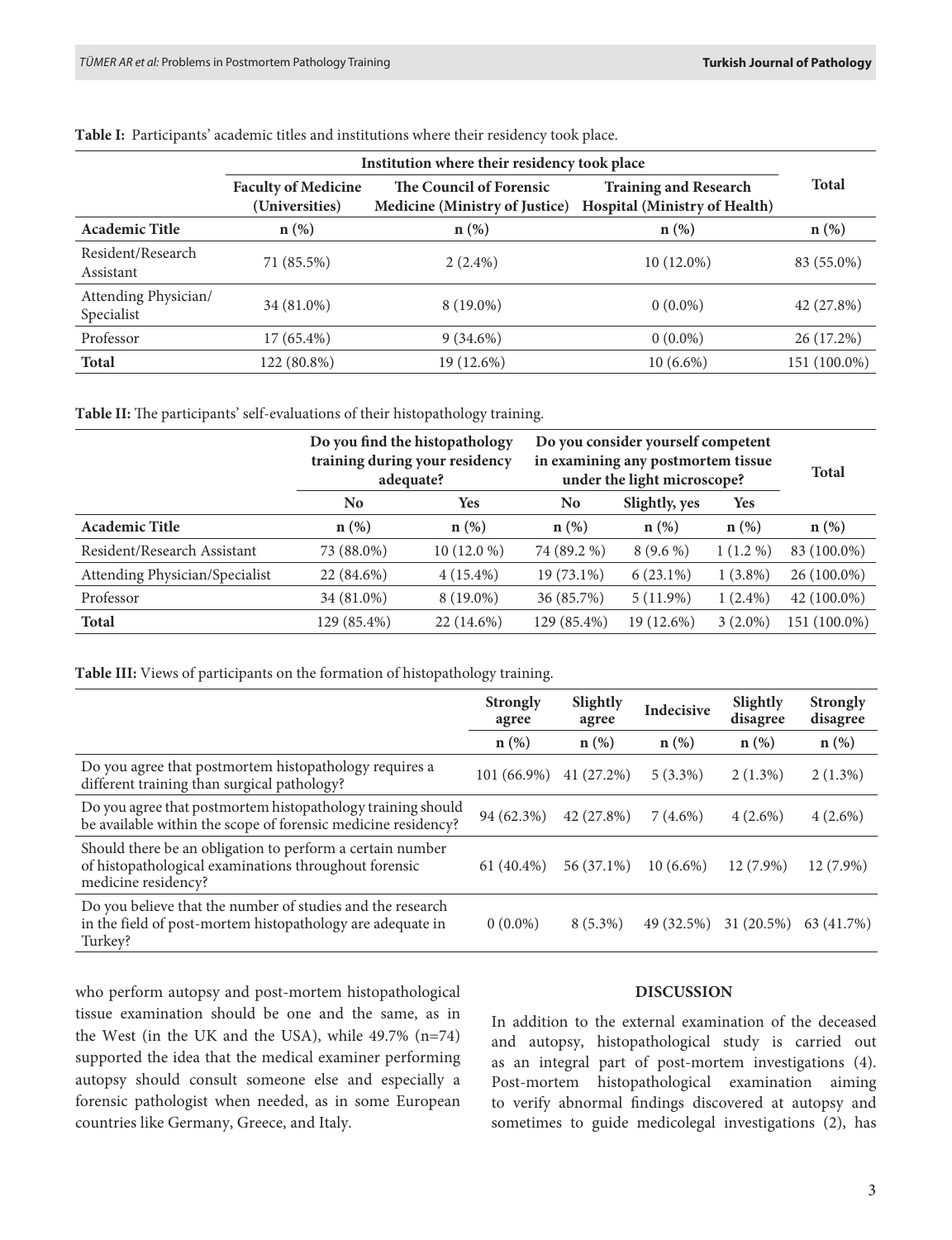|                                                                                  | $n$ (%)           |                                                                             | $n$ (%)           |                                                                                                    | $n$ (%)          |
|----------------------------------------------------------------------------------|-------------------|-----------------------------------------------------------------------------|-------------------|----------------------------------------------------------------------------------------------------|------------------|
| Microscopic morphology of<br>post-mortem changes                                 | 134<br>(88.7%)    | Basic histological staining                                                 | 101<br>$(66.9\%)$ | Immunohistochemical methods                                                                        | 80<br>$(53.0\%)$ |
| Estimation of wound age                                                          | 126<br>$(83.4\%)$ | Histological changes<br>related to intoxication                             | 100<br>$(66.2\%)$ | Microscopic morphology of<br>common infectious diseases                                            | 76<br>$(50.3\%)$ |
| Histological changes related to<br>injury                                        | 126<br>$(83.4\%)$ | Thromboembolism                                                             | 100<br>$(66.2\%)$ | Biological identification with<br>pathology                                                        | 66<br>(43.7%)    |
| Vitality markers of wound                                                        | 123<br>(81.5%)    | Histological changes<br>related to thermal injury                           | 95<br>$(62.9\%)$  | Neuro-histopathology                                                                               | 59<br>$(39.0\%)$ |
| Tissue handling during autopsy<br>(sampling, transportation and<br>preservation) | 120<br>(79.5%)    | Fetal-Perinatal-Newborn<br>Histopathology                                   | 94<br>$(62.2\%)$  | Basic training enough to<br>distinguish dysplasia                                                  | $(0.7\%)$        |
| Cardiac histopathology                                                           | 116<br>$(76.8\%)$ | Intro to general histology,<br>microscopic morphology<br>of various tissues | 94<br>$(62.2\%)$  | Basic pathological changes such<br>as blood extravasation, edema,<br>inflammation, tumor, necrosis | 1<br>$(0.7\%)$   |
| Histological changes related to<br>asphyxia                                      | 107<br>(70.9%)    | Histological artifacts                                                      | 92<br>$(60.9\%)$  | Sperm detection in sexual assaults                                                                 | $(0.7\%)$        |

**Table IV:** Topics expected to be beneficial in case of providing post-mortem histopathology training.

different practices in various forensic science schools. This distinction is primarily apparent between physicians who perform forensic autopsies and the ones carrying out histopathological examination.

In the USA and the UK, post-mortem histopathological specimens are evaluated by the same specialists who perform autopsies if a microscopic assessment is required. Professionals performing autopsy in the USA and the UK specialize in pathology. Within a subspecialty program called "forensic pathology", those pathology specialists are trained in various fields of forensic sciences such as anthropology, toxicology, wound ballistics, and blood and body fluid analysis, and consequently become forensic pathology specialists (5, 6). In other words, those physicians become "forensic medicine specialists" after undergoing a pathology specialization training.

In European countries such as Germany, Greece, and Italy, tissue specimens obtained at autopsy are examined under the light microscope and reported by distinct physicians specialized in the field of histopathology.

It is seen that physicians performing autopsies begin their forensic medicine residency directly after graduation from the faculty of medicine and undergo histopathology training throughout their post-graduate specialization training. This clinical clerkship in histopathology is usually time-limited and takes place in pathology laboratories. Being compulsory for 6 months and elective for 6 more, those rotations could be provided for a total of 12 months in Germany (7), whereas in France this clerkship is available as an elective anatomic pathology training for 2 semesters of total 8 academic-term-long forensic medicine residency program (8). The medical literature lacks publications about the competence of European forensic medicine practitioners in post-mortem histopathological examination except a few papers mentioning that in Germany, "forensic medicine" is regarded as a distinct medical specialty called "Rechtsmedizin" whilst histopathology is an integral element of residency training, and to examine a total of 2,000 (two thousand) histological specimens is a must in order to complete the specialization program (9).

Autopsies in Turkey are carried out by physicians, who have completed a four-year residency program in forensic medicine that does not include extensive training in histopathology, and tissue specimens obtained during autopsies are then referred to pathologists after being appropriately collected for microscopic assessment.

Despite not being a member state of the European Union, Turkish medical education authorities adapted the European system and structured the forensic medical residency training so that residents would experience a two-month-long histopathology clerkship in surgical pathology, whose goals are to earn competence in the macroscopic sampling and the interpretation of pathology reports as outlined in the "Core Curriculum for Residency in Forensic Medicine v2.4. (2018-2019)" established by Board of Specialization in Medicine (under the Ministry of Health) (10). Hence it is deductible that actively performing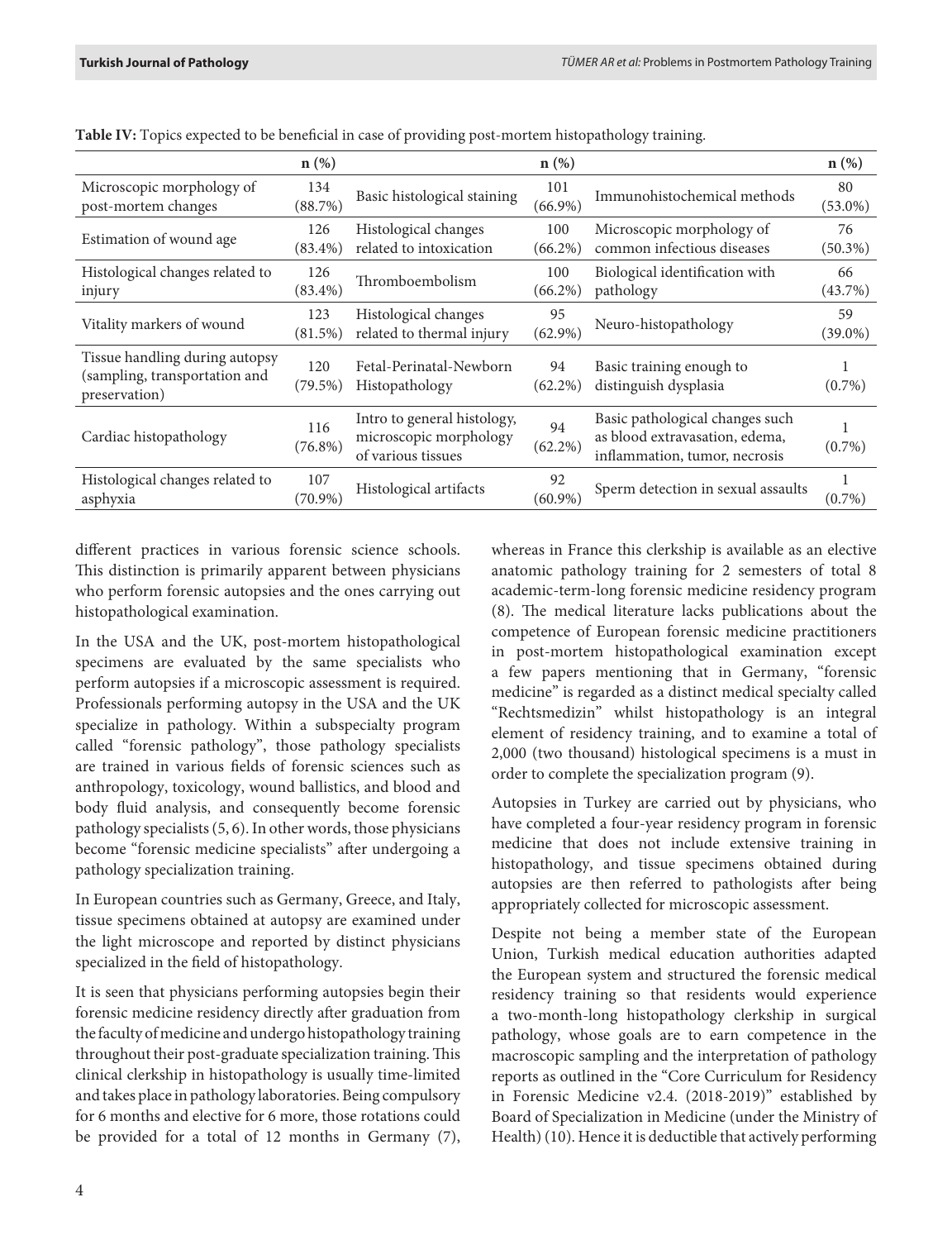the microscopic analysis of the tissue directly is not among the competence goals of the curriculum.

We intend to draw attention to these two distinct practices of post-mortem examinations by trying to find out whether this long-standing tradition in Turkish forensic medicine practices exists due to inadequacy of histopathology training during the forensic medicine residency program,

Considering that earning a "professor" title takes at least 15 years in the profession and that 81.0% of the professors declared inadequate histopathology training (Table II), the forementioned lack of proper pathology training in forensic medicine residency program must have existed even at those times that they were residents, because apart from personal interest, microscopic examination does not fall within the everyday practice routine of a forensic medicine physician.

Pathologists deal mostly with biopsies and intraoperatively resected tissues/organs during their training, though, at their discretion, they may have a chance to work for a very limited time in laboratories that examine post-mortem tissues. Even when they are required to perform postmortem examinations (which is also seldom), these are mostly medical autopsies of fetus and newborns. Thus, the only way a pathologist completing residency in Turkey could undergo post-mortem histopathology training is by working at a laboratory or a clinic where postmortem investigations are constantly performed, although pathology residents are obliged to perform autopsies in order to complete their residencies. Besides, post-mortem biopsy is another procedure that can be carried out if given approval.

In addition, there is no clerkship defined in the "Core Curriculum for Residency in Surgical Pathology v2.4 (2019)" for surgical pathology (11). In fact, apart from cytopathology, there is no officially defined subspecialty of surgical pathology in Turkey (12).

This state of inadequacy also hinders the forensic medicine residents in surgical pathology clerkships from receiving satisfying training on the examination of post-mortem tissues as it would not be legitimate to expect a pathologist lacking sufficient experience in post-mortem examination to instruct or guide another physician on this issue.

From the perspective of forensic medicine physicians, it was agreed by 142 of the total of 151 (94.0%) participants that post-mortem histopathology training requires a different training than conventional surgical pathology (Table III). In order to acquire some competency in microscopic examinations, 117 participants (77.5%) supported an

obligation to perform a certain number of histopathological examinations throughout forensic medicine residency as in the German system.

As they demand forensics-oriented training, some specific topics are expected to be advantageous if learnt (Table VI): microscopic morphology of post-mortem changes (88.7%), estimation of wound age (83.4%), histological changes related to injury (81.5%), and histological changes related to asphyxia (70.9%). Even though some pathologyspecific topics like neuro-histopathology (39.0%) or immunohistochemical methods (53.0%) are revealed to be less demanded by forensic physicians, getting to know cardiac histopathology appears to be beneficial to the majority of forensic physicians (76.8%). The most likely reason is that heart dissection takes place in each autopsy performance.

#### **CONCLUSIONS**

Regardless of which system is adopted, the Anglo-Saxon or the European one, post-mortem histopathological investigations are executed by pathology specialists, while autopsies could be performed by both pathologists and non-pathologist forensic medicine physicians.

In spite of the fact that Turkish forensic medicine practitioners are willing to acquire some microscopy skills, lack of pathologists trained in forensic sciences constitutes a barrier to provide adequate training. In Turkey, most of the autopsies are executed in divisional branches of the Council of Forensic Medicine. Therefore, the pathologists at those clinics gain experience in post-mortem investigations by examining tissue specimens obtained during autopsy on a regular basis. However, in other institutions where forensic autopsies do not take place, the pathologists would not have the opportunity to examine or be acquainted with post-mortem tissue specimens, and thus would lack adequate knowledge to instruct the residents of forensic medicine during their pathology clerkships.

Within the frame of the current forensic medicine residency curriculum, it would be almost impossible to gain adequate experience and knowledge in microscopic examinations since a 2-month-long clerkship would not be enough to get acquainted with a sufficient number of specimens. Considering the practices around the world, at least one year of pathology training specifically focused on post-mortem microscopic morphology should be provided for forensic medicine residents. Similarly, at least 3-monthlong post-mortem histopathology clerkships should be established for pathology residents in institutions where forensic autopsy is a routine procedure.